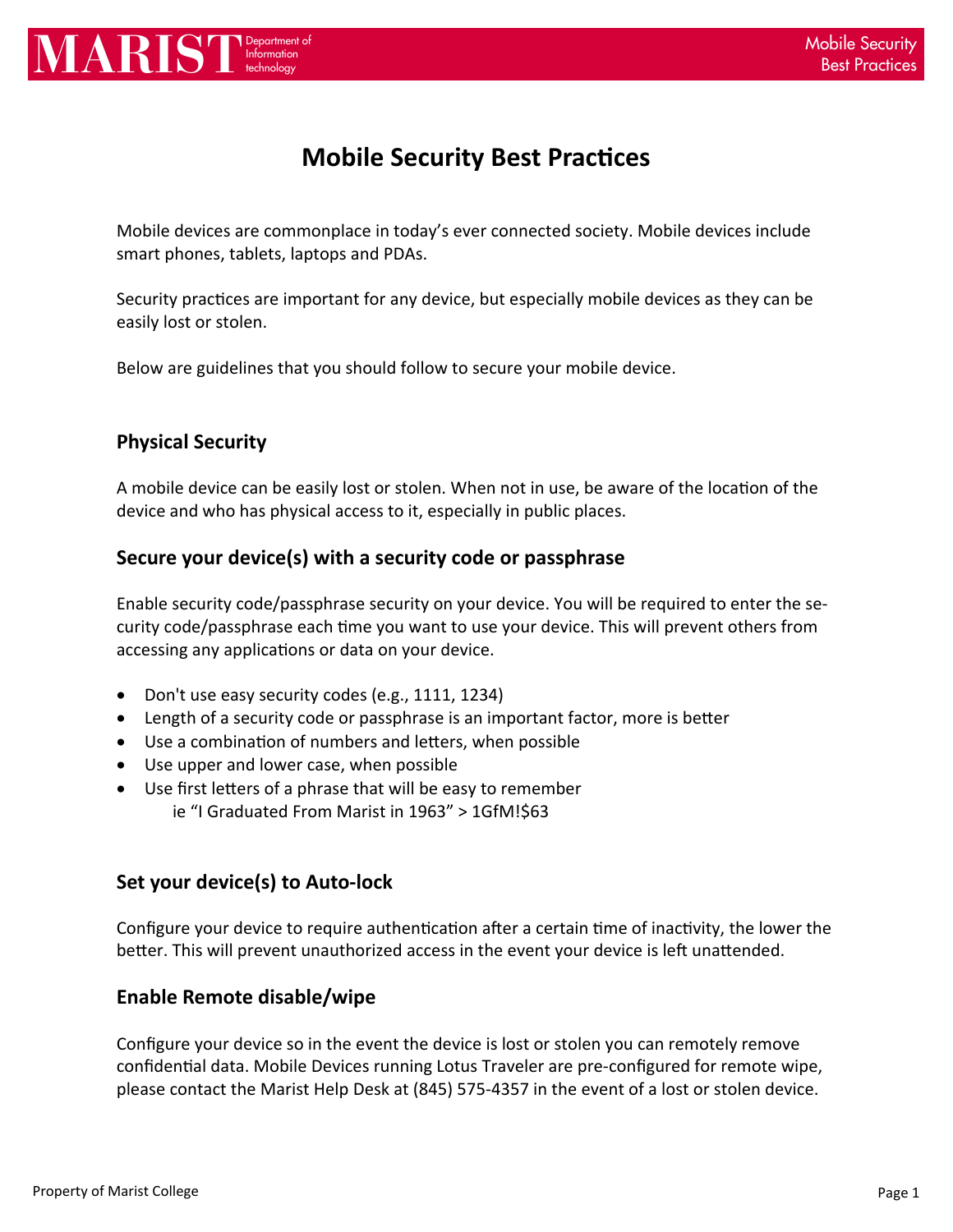

# **Enable Data Encryption**

Mobile device encryption adds a layer of security to protect your data. Encryption requires a password to encrypt/decrypt the data.(Some devices require a separate password from the device's security code) You should configure your device's platform specific encryption to protect data in the event the device is lost or stolen. External storage media should also be en‐ crypted (eg. SD Cards).

#### **Backup Device data**

Make sure the data on your device is routinely backed up. Refer to your device manufacturer documentation for instructions.

#### **Make sure you have the latest Software**

Device Firmware and/or Software updates contain many bug fixes and critical security patches; it is imperative to apply the latest updates as they become available to keep your device secure.

#### **Do not allow others to use your device**

Be aware of who has access to your device. The device may contain data that is restricted to your eyes only per data confidentiality agreements.

## **Avoid storing confidenƟal data on device**

When possible, disallow confidential data to be stored on your device by applications and do not download offline instances of documents to the device.

#### **Do not jailbreak, root or hack the device**

Modifying the device in order to gain unauthorized control or install unauthorized applications could have unintended consequences; Void the Manufacturer's or Service Providers Warranty, Affect Device Functionality, Expose Confidential Data.

## **Verify permissions on applicaƟon install/upgrade**

Some devices show what permissions applications will need at the time they are installed or upgraded. This may include access to your personal and confidential data. Verify that an application would actually need these permissions before proceeding with the install. If it appears that an application needs permission to your data that it shouldn't, cancel the install/upgrade or alter the permissions (if you are able to do so).